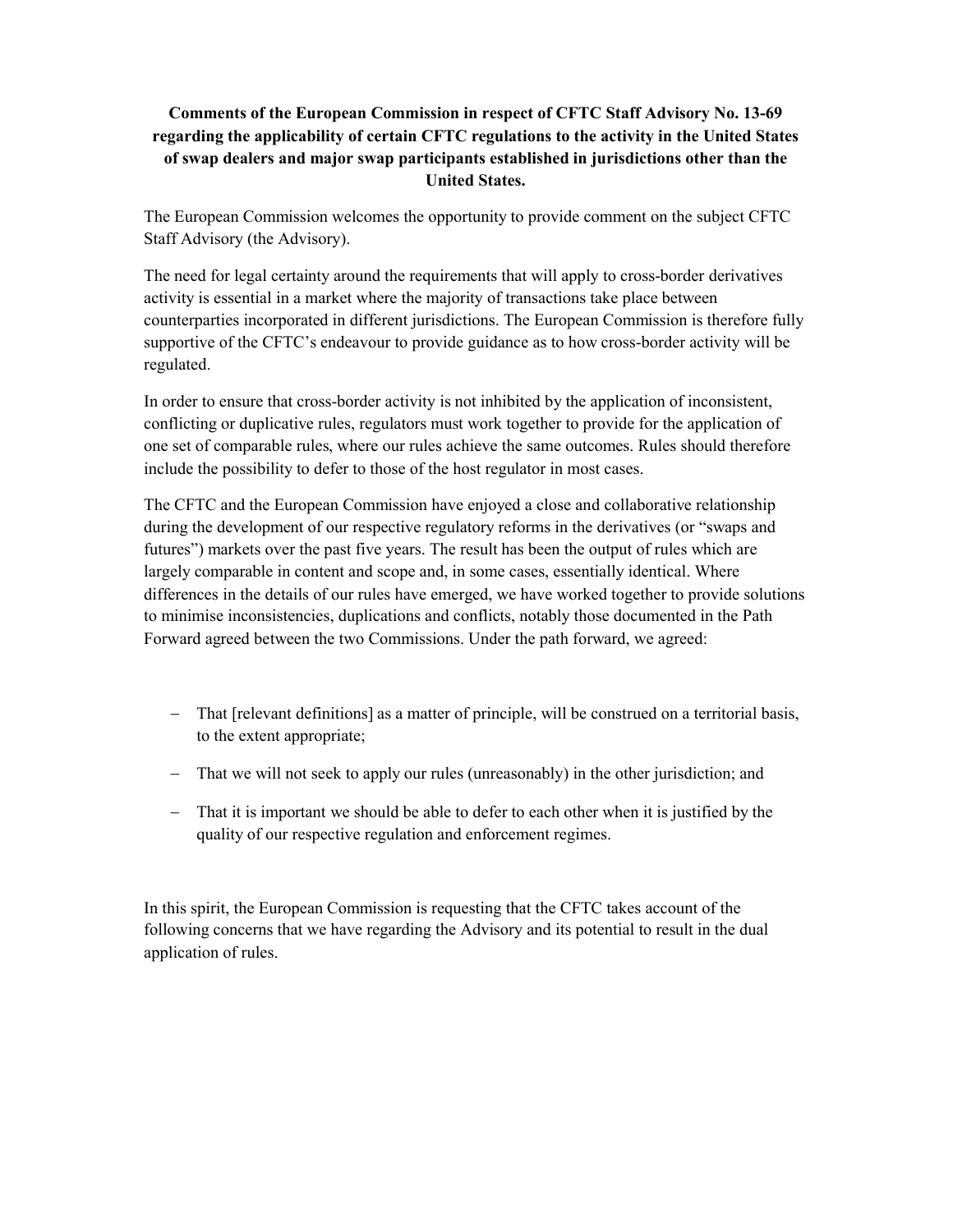## *I. Extraterritorial Application of CFTC Rules*

Under the Advisory, a non-U.S. SD (whether an affiliate or not of a U.S. person) regularly using personnel or agents located in the U.S. to arrange, negotiate, or execute a swap with a non-U.S. person generally would be required to comply with the Transaction-Level Requirements. It is our understanding that CFTC transaction level requirements would therefore, potentially, apply to transactions between a European Bank and its non-US clients.

For example;

 $\overline{a}$ 

 A European client of the EU Bank wishes to execute a transaction for a product for which staff of the EU Bank located in New York has expertise beyond the EU Bank's London staff.

The New York staff therefore organises the terms of the transaction with the client. The transaction is immediately and directly entered onto the EU Bank's books. The EU Bank is the counterparty to the transaction.

 A Latin American client of the EU Bank wishes to execute a transaction outside of European market hours.

It therefore agrees the deal with the EU Bank's staff in New York – because they still happen to be at their desks. The transaction is immediately and directly entered onto the EU Bank's books. The EU Bank is the counterparty to the transaction.

It is the European Commission's understanding that the execution of transactions under such circumstances may result in the EU Bank having to:

Clear the trade in a Designated Clearing Organisation.

This is in spite of the fact that there is no counterparty risk for U.S. entities, and the transaction may be subject to clearing or margin requirements in the EU.

Apply risk mitigation techniques, such as confirmation and valuation of the transaction.

This is in spite of the fact that there is no counterparty risk for U.S. entities, and the transaction is subject to essentially identical requirements in the EU.

The European Commission does not believe that the Advisory makes a case for expanding U.S. regulation to non-US market participants in this way. No explanation is provided as to the basis on which the CFTC believes that the limitation under Section  $2(i)(1)$  of the CEA of the Dodd-Frank  $Act<sup>1</sup>$  does not apply in respect of the transactions that the CFTC is seeking to regulate.

<sup>&</sup>lt;sup>1</sup> "The provisions of this Act relating to swaps that were enacted by the Wall Street Transparency and Accountability Act of 2010 (including any rule prescribed or regulation promulgated under that Act), shall not apply to activities outside the United States unless those activities—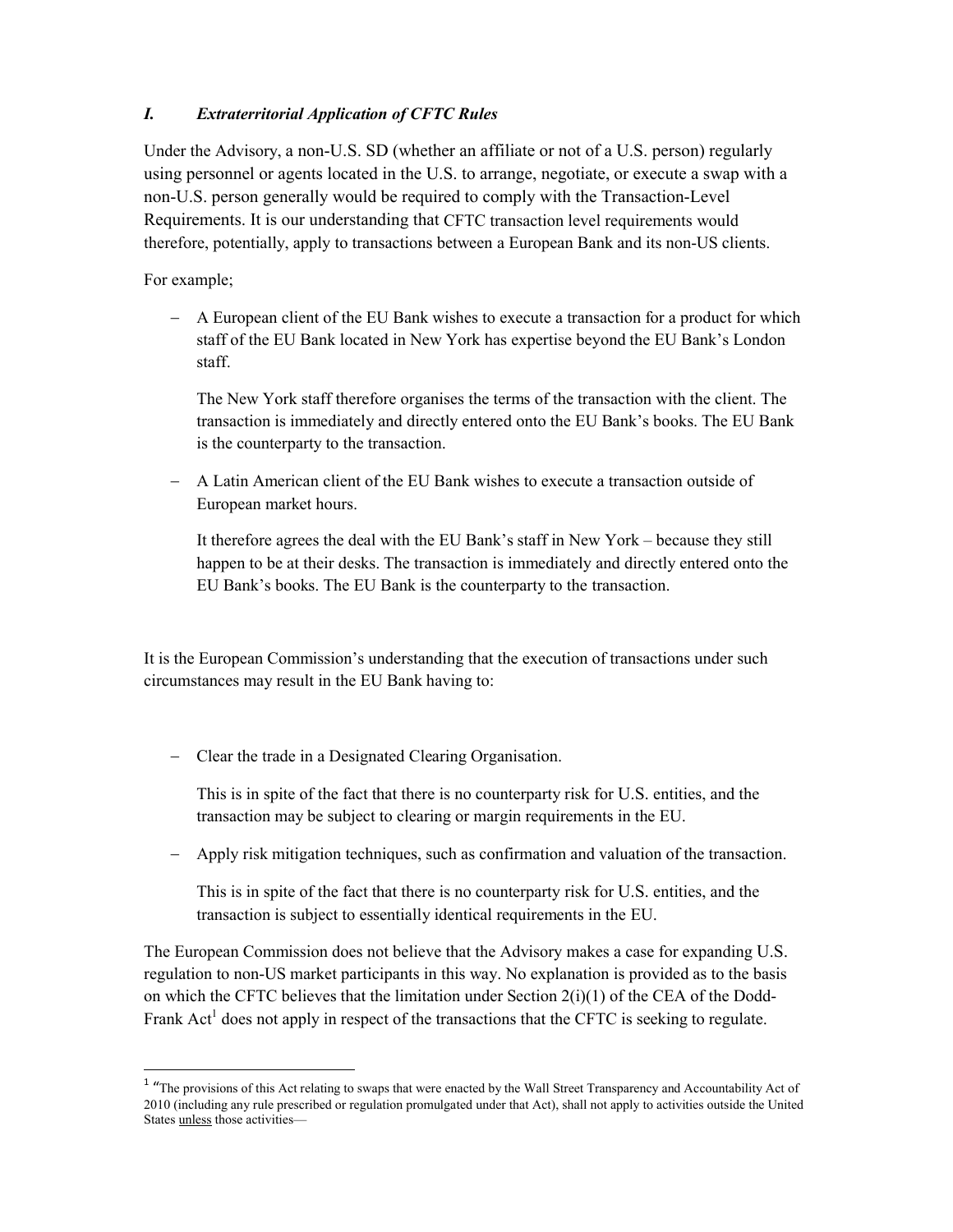**The European Commission therefore urges the CFTC to consider withdrawing the Advisory.**

## *II. Absence of Scope for Deference*

Further to the extraterritorial expansion of requirements to transactions between non- U.S. counterparties, the Advisory does not provide for substituted compliance in respect of the affected transactions.

In September 2013, the G20 leaders committed to defer to each other when justified by the quality of their respective regulatory and enforcement regimes, based on similar outcomes<sup>2</sup>. The unavailability of substituted compliance in this instance would therefore seem to depart from that commitment.

Following its analysis of comments on the Advisory, if the CFTC nonetheless elects to maintain the Advisory, in its current or an amended form, it must at least provide for such deference in order to meet the G20 commitment and to minimise the burdens caused by dual regulation.

## *III. Lack of Clarity of the Scope of Application*

The test to be applied in determining which transactions are in scope of CFTC requirements is not sufficiently clear.

What does it mean to 'regularly (use) personnel or agents located in the U.S.'?

Following its analysis of comments on the Advisory, if the CFTC nonetheless elects to maintain the Advisory, in its current or an amended form, it should consider providing guidance as to the level and frequency of activity that would be deemed to result in such regular use, applying de minimis thresholds.

What does it mean to 'arrange, negotiate, or execute a swap'?

This terminology is open to a broad interpretation. Would, for example, the negotiation of a Master Agreement by U.S. middle office staff bring all transactions thereunder into scope?

If the CFTC elects to maintain the Advisory it should consider providing detailed definitions of what it means to arrange, negotiate or execute a swap.

<sup>2</sup> G<sub>20</sub> Russia Leaders' Declaration

1

<sup>&#</sup>x27;'(1) have a direct and significant connection with activities in, or effect on, commerce of the United States."

https://www.g20.org/sites/default/files/g20\_resources/library/Saint\_Petersburg\_Declaration\_ENG.pdf